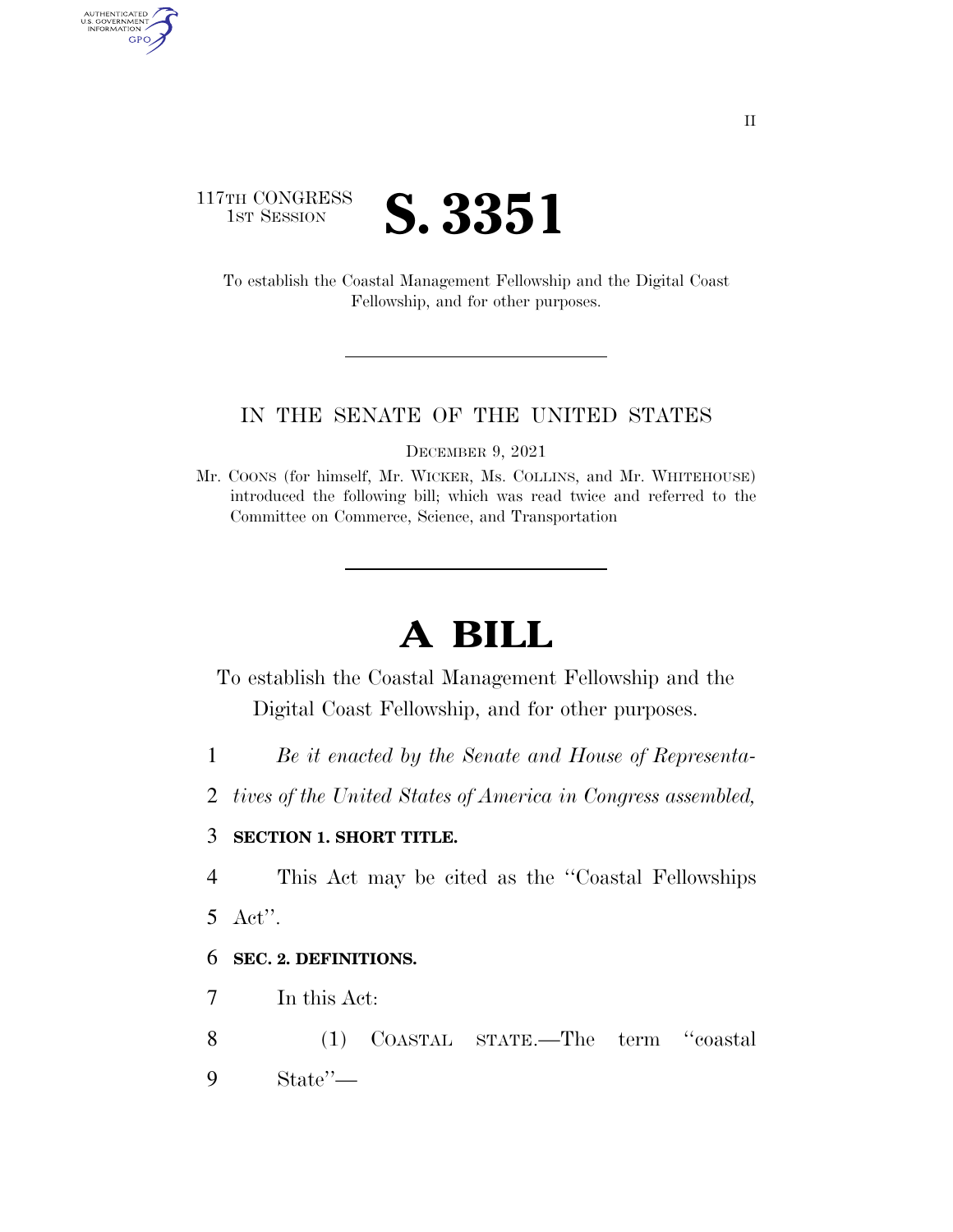| $\mathbf{1}$   | (A) means a State of the United States in,           |
|----------------|------------------------------------------------------|
| $\overline{2}$ | or bordering on, the Atlantic, Pacific, or Arctic    |
| 3              | Ocean, the Gulf of Mexico, the Long Island           |
| $\overline{4}$ | Sound, or one or more of the Great Lakes; and        |
| 5              | (B) includes Puerto Rico, the United                 |
| 6              | States Virgin Islands, Guam, the Common-             |
| 7              | wealth of the Northern Mariana Islands, and          |
| 8              | American Samoa.                                      |
| 9              | (2) FELLOW.—The term "fellow" means an in-           |
| 10             | dividual awarded a fellowship under section 5.       |
| 11             | (3) SECRETARY.—The term "Secretary" means            |
| 12             | the Secretary of Commerce.                           |
|                |                                                      |
| 13             | SEC. 3. ESTABLISHMENT OF COASTAL MANAGEMENT FEL-     |
| 14             | LOWSHIP.                                             |
| 15             | (a) IN GENERAL.—There is established a fellowship    |
| 16             | program, to be known as the "Coastal Management Fel- |
| 17             | lowship".                                            |
| 18             | (b) PURPOSES.—The purposes of the Coastal Man-       |
| 19             | agement Fellowship are—                              |
| 20             | (1) to provide on-the-job training, professional     |
| 21             | mentoring, and educational opportunities in coastal  |
| 22             | management and policy to qualified individuals as    |
| 23             | described in section 5;                              |
| 24             | $(2)$ to direct essential workforce assistance to    |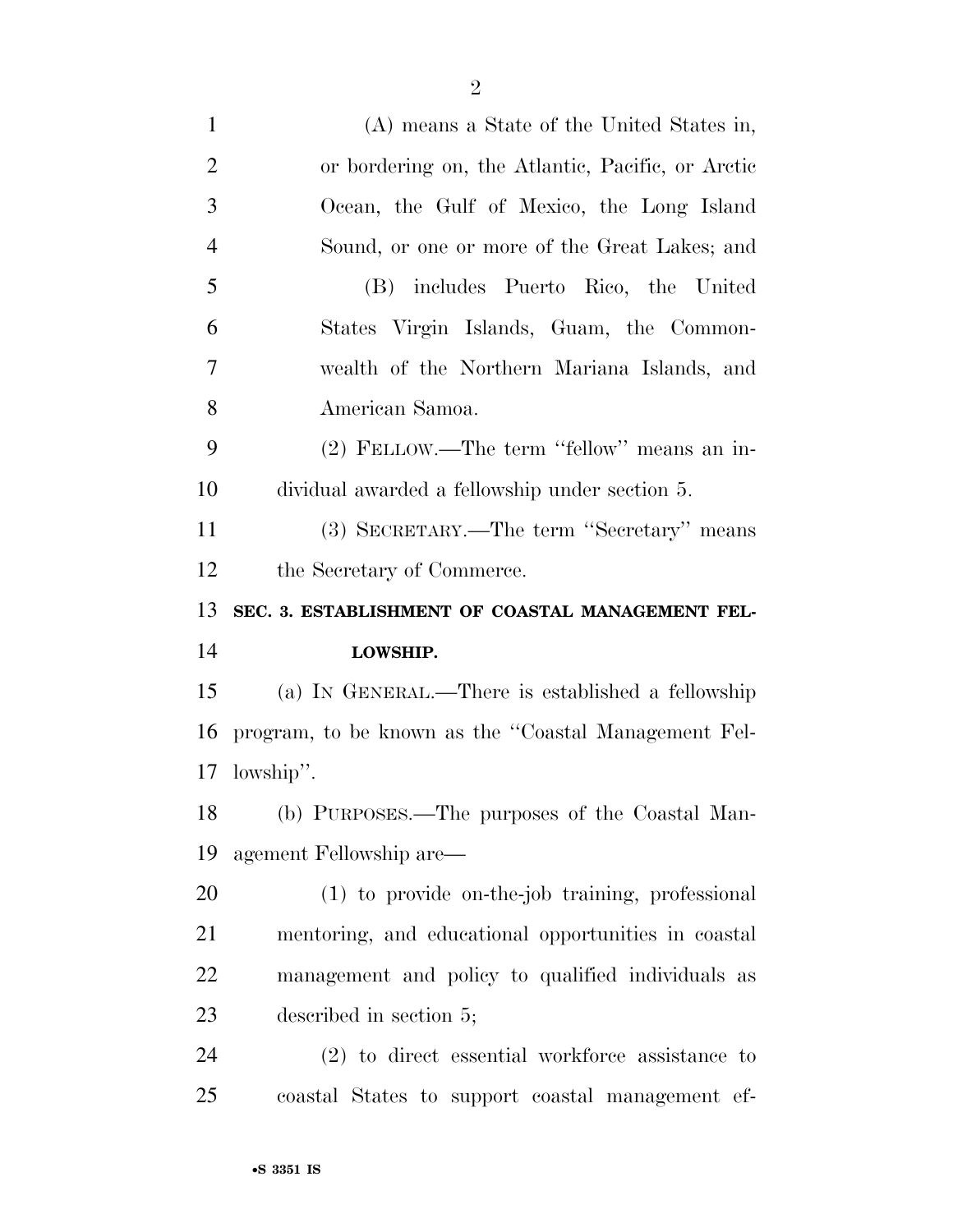| $\mathbf{1}$   | forts, including building local-level capacity to adapt |
|----------------|---------------------------------------------------------|
| $\overline{2}$ | to coastal vulnerabilities; and                         |
| 3              | (3) to encourage the next generation of coastal         |
| $\overline{4}$ | professionals to engage in public service work to help  |
| 5              | the United States better manage coastal resources       |
| 6              | and protect coastal communities.                        |
| 7              | SEC. 4. ESTABLISHMENT OF DIGITAL COAST FELLOWSHIP.      |
| 8              | (a) IN GENERAL.—There is established a fellowship       |
| 9              | program, to be known as the "Digital Coast Fellowship". |
| 10             | (b) PURPOSES.—The purposes of the Digital Coast         |
| 11             | Fellowship are—                                         |
| 12             | (1) to provide on-the-job training, professional        |
| 13             | mentoring, and educational opportunities in coastal     |
| 14             | management and policy to qualified individuals as       |
| 15             | described in section 5;                                 |
| 16             | (2) to provide assistance to coastal States and         |
| 17             | partner organizations to help advance the goals of      |
| 18             | the Digital Coast program established under section     |
| 19             | 4 of the Digital Coast Act (16 U.S.C. 1467); and        |
| 20             | (3) to encourage the next generation of coastal         |
| 21             | professionals to engage in public service work to help  |
| 22             | the United States better manage coastal resources       |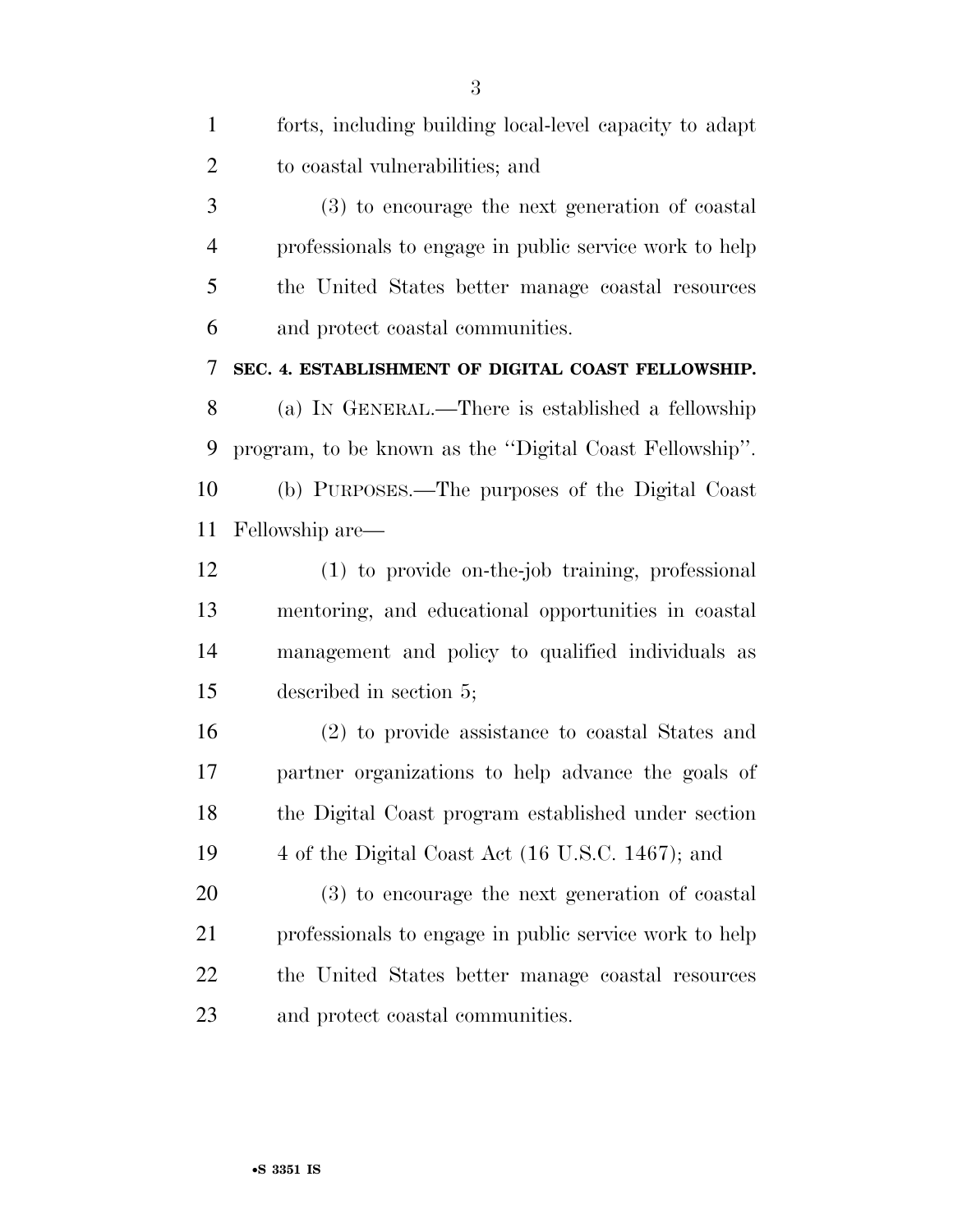### **SEC. 5. FELLOWSHIPS.**

| 2              | (a) IN GENERAL.—The Secretary shall award fellow-         |
|----------------|-----------------------------------------------------------|
| 3              | ships under the Coastal Management Fellowship and the     |
| $\overline{4}$ | Digital Coast Fellowship in accordance with this section. |
| 5              | (b) QUALIFICATIONS.—                                      |
| 6              | (1) IN GENERAL.—The Secretary shall award                 |
| 7              | fellowships under this section to individuals selected    |
| 8              | from among individuals who—                               |
| 9              | (A) have successfully completed a covered                 |
| 10             | degree or will complete a covered degree before           |
| 11             | the start of the fellowship; and                          |
| 12             | (B) have demonstrated—                                    |
| 13             | (i) an interest in pursuing a career in                   |
| 14             | coastal or marine—                                        |
| 15             | $(I)$ science;                                            |
| 16             | $(II)$ policy;                                            |
| 17             | (III) management; or                                      |
| 18             | $(IV)$ law;                                               |
| 19             | (ii) outstanding potential for such a                     |
| 20             | career;                                                   |
| 21             | (iii) leadership potential or experience;                 |
| 22             | (iv) a commitment to or significant in-                   |
| 23             | terest in public service;                                 |
| 24             | (v) proficient skills in writing and oral                 |
| 25             | communication; and                                        |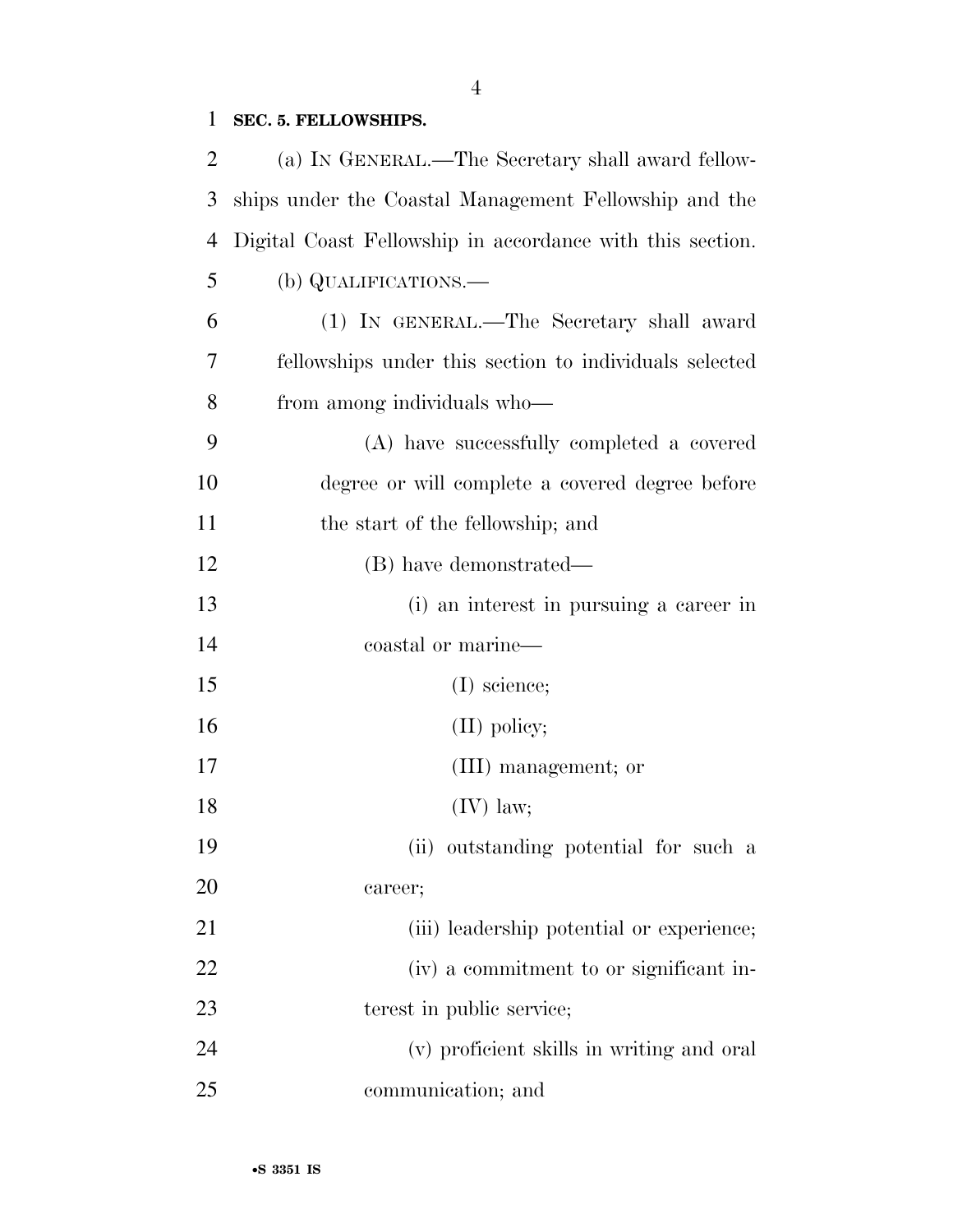| $\mathbf{1}$   | (vi) such other attributes as the Sec-                    |
|----------------|-----------------------------------------------------------|
| $\overline{2}$ | retary determines appropriate.                            |
| 3              | (2) DEFINITION OF COVERED DEGREE.—In this                 |
| $\overline{4}$ | subsection, the term "covered degree" means a grad-       |
| 5              | uate degree from an accredited United States insti-       |
| 6              | tution, the curriculum for which covers topics rel-       |
| 7              | evant to coastal management, as determined by the         |
| 8              | Secretary.                                                |
| 9              | (c) REQUIREMENT OF GEOGRAPHIC BALANCE.—The                |
| 10             | Secretary shall award fellowships under this section in a |
| 11             | manner that is geographically balanced.                   |
| 12             | (d) TERM OF FELLOWSHIP.—A fellowship awarded              |
| 13             | under this section shall be for a term of not more than   |
| 14             | 2 years.                                                  |
| 15             | (e) STIPEND.—                                             |
| 16             | (1) IN GENERAL.—Each fellow shall receive an              |
| 17             | annual stipend of not less than $$47,000$ , which the     |
| 18             | Secretary shall regularly review and periodically ad-     |
| 19             | just, as determined appropriate by the Secretary—         |
| 20             | $(A)$ to be commensurate with other similar               |
| 21             | fellowships; and                                          |
| 22             | (B) to account for changes in cost of living              |
| 23             | and inflation.                                            |
| 24             | (2) LOCALITY PAY.—The Secretary shall in-                 |
| 25             | clude a pay adjustment as part of the stipends de-        |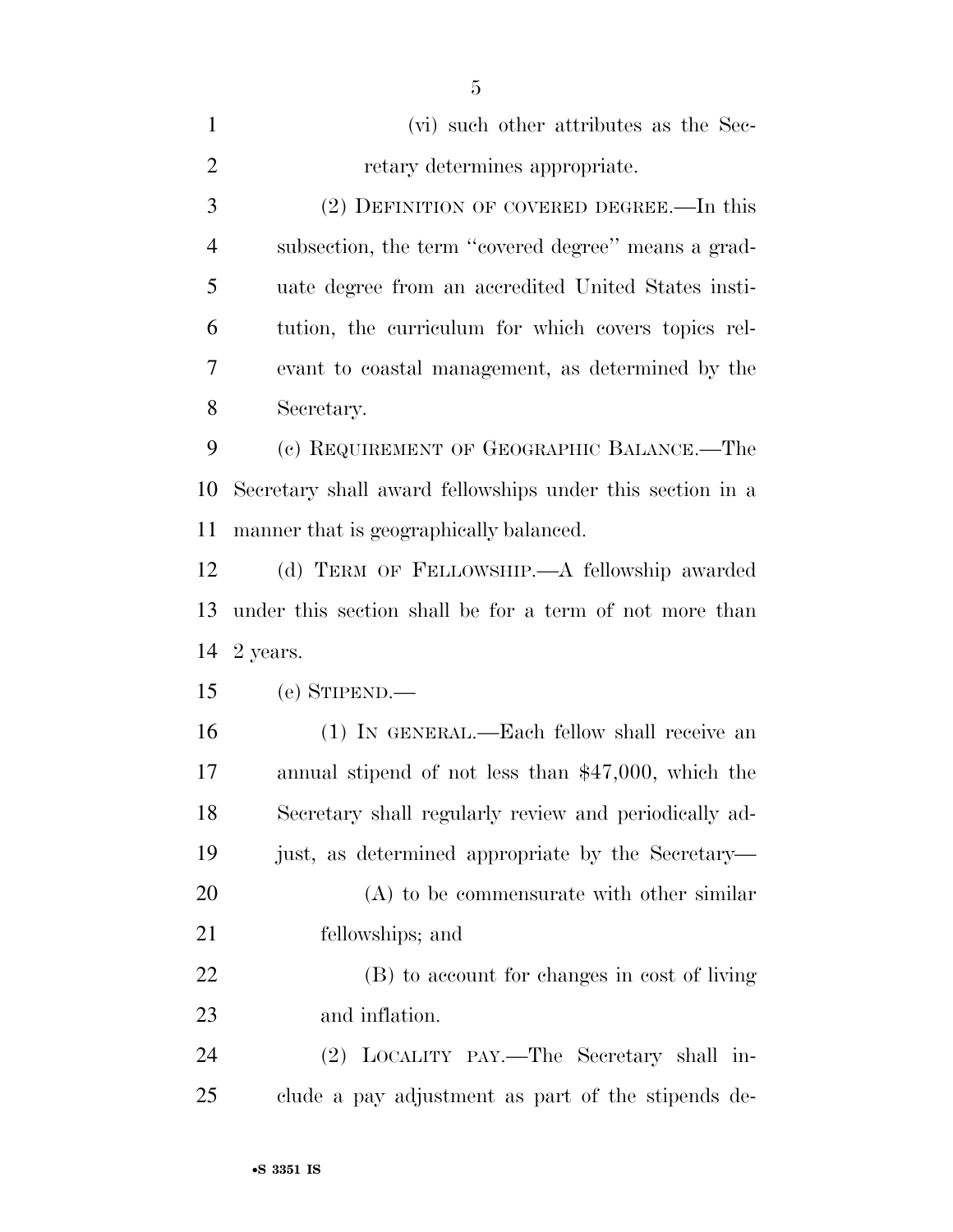scribed in paragraph (1) that is comparable to the locality pay adjustment for the locality pay area in which the host office of the fellow is located, as de- termined under section 531.603 of title 5, Code of Federal Regulations (or any successor regulation).

 (f) STATUS OF FELLOWS.—Except as provided in subsection (h)(3), fellows shall not be considered to be Federal employees.

9 (g) DIRECT HIRE AUTHORITY.—

 (1) IN GENERAL.—During fiscal year 2022 and any fiscal year thereafter, the head of any Federal agency may appoint, without regard to the provi- sions of subchapter I of chapter 33 of title 5, United States Code, other than sections 3303 and 3328 of that title, a candidate who meets the qualifications described in paragraph (2) directly to a position with the Federal agency for which the candidate meets Office of Personnel Management qualification stand-ards.

 (2) QUALIFICATIONS.—Paragraph (1) applies with respect to a former fellow who has successfully fulfilled the requirements of the fellowship.

 (3) LIMITATION.—The direct hire authority under paragraph (1) shall be exercised with respect to a specific qualified candidate not later than 2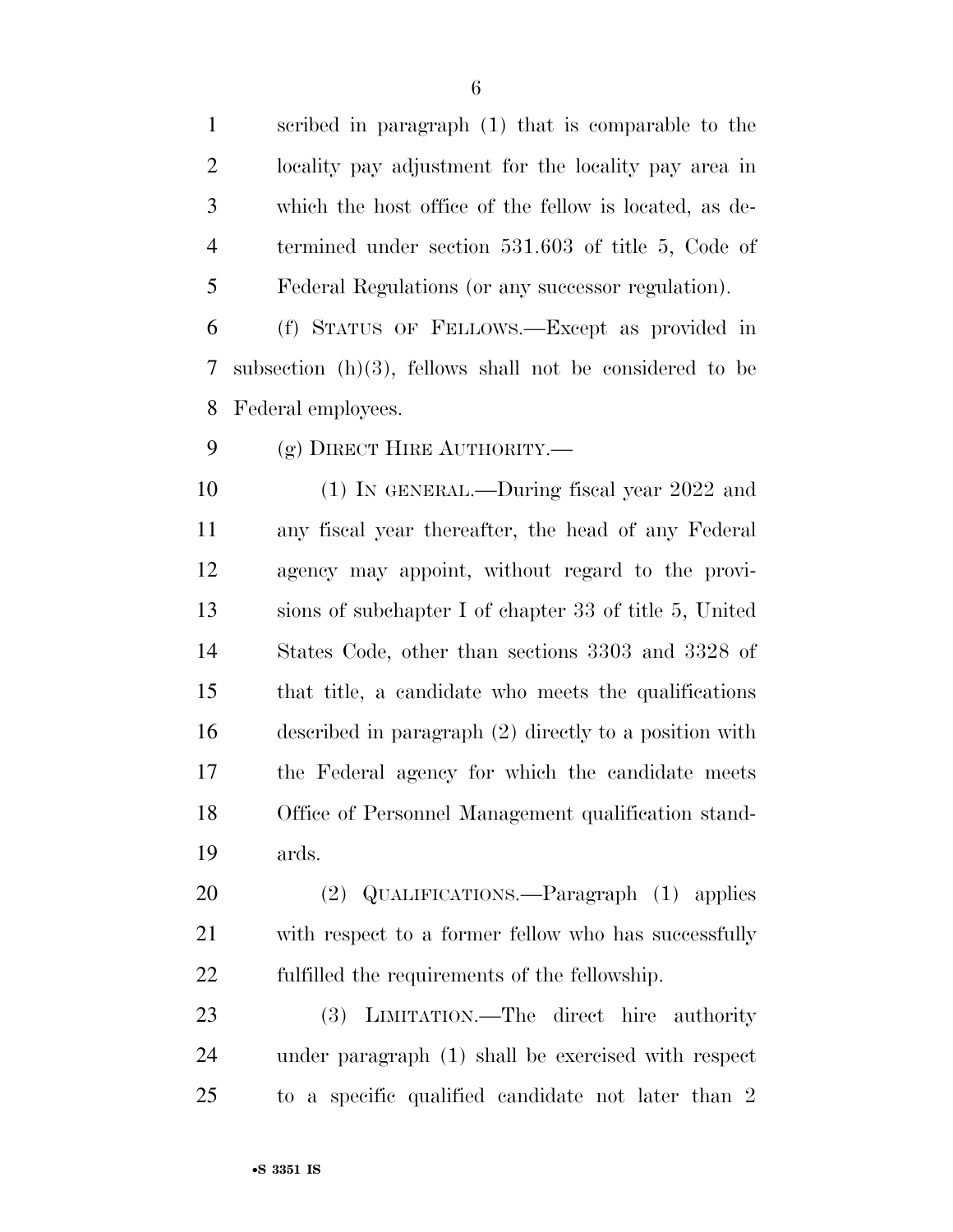| $\mathbf{1}$   | years after the date on which the candidate com-       |
|----------------|--------------------------------------------------------|
| $\overline{2}$ | pleted a fellowship awarded under this section.        |
| 3              | (h) USE OF FUNDS.—Amounts authorized to be ap-         |
| $\overline{4}$ | propriated under section 6 shall be used for-          |
| 5              | (1) the award of fellowships under this section,       |
| 6              | including stipends paid to fellows and other relevant  |
| 7              | benefits offered to fellows, including health insur-   |
| 8              | ance, as identified by the Secretary;                  |
| 9              | (2) administrative costs associated with the           |
| 10             | Coastal Management Fellowship and the Digital          |
| 11             | Coast Fellowship;                                      |
| 12             | (3) relocation and travel expenses paid to fel-        |
| 13             | lows, who shall be considered to be Federal employ-    |
| 14             | ees for purposes of section 3375 of title 5, United    |
| 15             | States Code;                                           |
| 16             | (4) professional development opportunities for         |
| 17             | fellows, including costs associated with trainings,    |
| 18             | certifications, classes, or other opportunities to ad- |
| 19             | vance-                                                 |
| 20             | (A) the professional skills of each fellow; or         |
| 21             | (B) the ability of each fellow to support              |
| 22             | the needs of the host office; and                      |
| 23             | (5) such other costs of the Coastal Management         |
| 24             | Fellowship and the Digital Coast Fellowship as the     |
| 25             | Secretary may identify.                                |